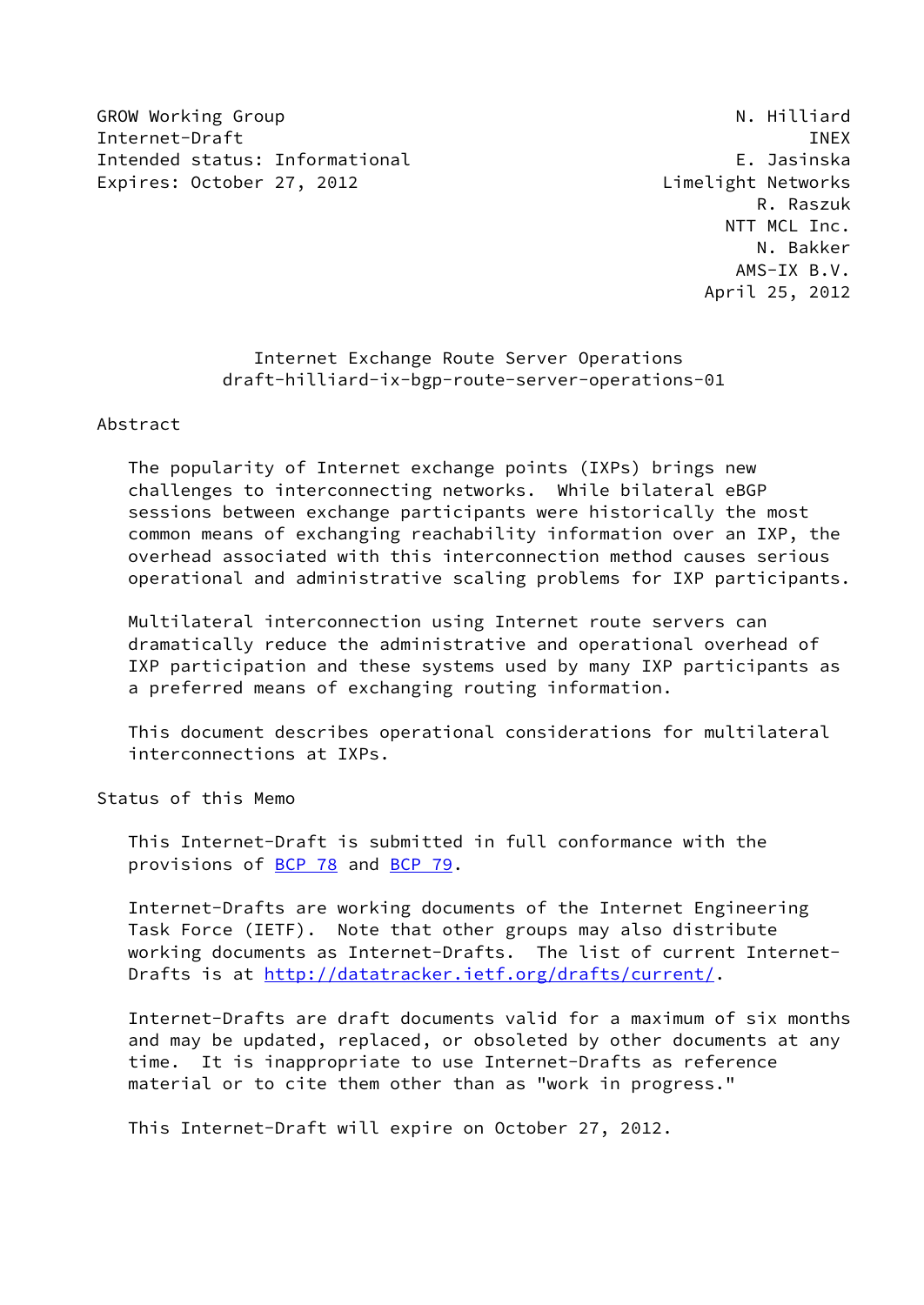| Internet-Draft |  |  |  |  | IX BGP Route Server Operations | April 2012 |  |
|----------------|--|--|--|--|--------------------------------|------------|--|
|----------------|--|--|--|--|--------------------------------|------------|--|

## Copyright Notice

 Copyright (c) 2012 IETF Trust and the persons identified as the document authors. All rights reserved.

This document is subject to **[BCP 78](https://datatracker.ietf.org/doc/pdf/bcp78)** and the IETF Trust's Legal Provisions Relating to IETF Documents [\(http://trustee.ietf.org/license-info](http://trustee.ietf.org/license-info)) in effect on the date of publication of this document. Please review these documents carefully, as they describe your rights and restrictions with respect to this document. Code Components extracted from this document must include Simplified BSD License text as described in Section 4.e of the Trust Legal Provisions and are provided without warranty as described in the Simplified BSD License.

# Table of Contents

| 1.1. Notational Conventions 3                                               |  |  |
|-----------------------------------------------------------------------------|--|--|
| 2.                                                                          |  |  |
| $\overline{3}$ .<br>Multilateral Interconnection $\frac{4}{5}$              |  |  |
| $\frac{4}{1}$ . Operational Considerations for Route Server Installations 5 |  |  |
|                                                                             |  |  |
|                                                                             |  |  |
| 4.2.1. Tackling Scaling Issues 6                                            |  |  |
| $4.2.1.1.$ View Merging and Decomposition $7$                               |  |  |
| 4.2.1.2. Destination Splitting 7                                            |  |  |
| 4.2.1.3. NEXT_HOP Resolution 8                                              |  |  |
| 4.3. Prefix Leakage Mitigation 8                                            |  |  |
| 4.4. Route Server Redundancy 8                                              |  |  |
| 4.5. AS_PATH Consistency Check 9                                            |  |  |
| 4.6. Export Routing Policies 9                                              |  |  |
| <u>4.6.1</u> . BGP Communities <u>9</u>                                     |  |  |
| 4.6.2. Internet Routing Registry 10                                         |  |  |
| 4.6.3. Client-accessible Databases 10                                       |  |  |
| 4.7. Layer 2 Reachability Problems 10                                       |  |  |
| Security Considerations $\ldots$ 10                                         |  |  |
| $\overline{5}$ .                                                            |  |  |
| 6.                                                                          |  |  |
| $\overline{1}$ .                                                            |  |  |
| 8.                                                                          |  |  |
| 8.1. Normative References 11                                                |  |  |
| 8.2. Informative References 11                                              |  |  |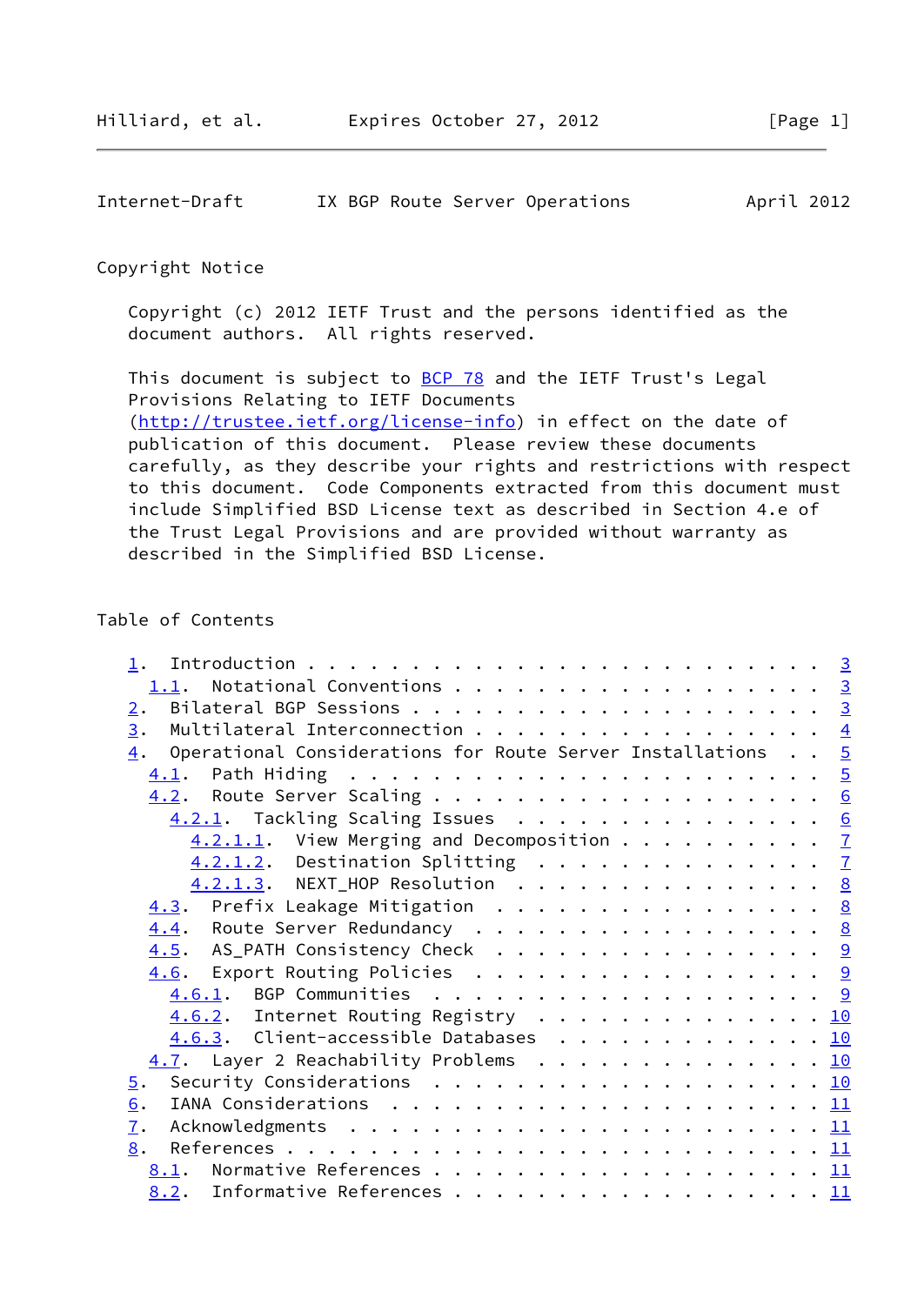|--|--|--|--|--|--|--|--|--|--|--|--|--|--|--|--|--|--|--|--|--|--|--|--|--|--|--|

| Hilliard, et al. | Expires October 27, 2012 | [Page 2] |
|------------------|--------------------------|----------|
|------------------|--------------------------|----------|

<span id="page-2-1"></span>

| Internet-Draft |  |  |  | IX BGP Route Server Operations | April 2012 |
|----------------|--|--|--|--------------------------------|------------|
|----------------|--|--|--|--------------------------------|------------|

### <span id="page-2-0"></span>[1](#page-2-0). Introduction

 Internet exchange points (IXPs) provide IP data interconnection facilities for their participants, typically using shared Layer-2 networking media such as Ethernet. The Border Gateway Protocol (BGP) [\[RFC4271](https://datatracker.ietf.org/doc/pdf/rfc4271)] is normally used to facilitate exchange of network reachability information over these media.

 As bilateral interconnection between IXP participants requires operational and administrative overhead, BGP route servers [\[I-D.ietf-idr-ix-bgp-route-server](#page-11-6)] are often deployed by IXP operators to provide a simple and convenient means of interconnecting IXP participants with each other. A route server redistributes prefixes received from its BGP clients to other clients according to a pre-specified policy, and it can be viewed as similar to an eBGP equivalent of an iBGP [[RFC4456](https://datatracker.ietf.org/doc/pdf/rfc4456)] route reflector.

 Route servers at IXPs require careful management and it is important for route server operators to thoroughly understand both how they work and what their limitations are. In this document, we discuss several issues of operational relevance to route server operators and provide recommendations to help route server operators provision a reliable interconnection service.

# <span id="page-2-2"></span>[1.1](#page-2-2). Notational Conventions

 The key words "MUST", "MUST NOT", "REQUIRED", "SHALL", "SHALL NOT", "SHOULD", "SHOULD NOT", "RECOMMENDED", "NOT RECOMMENDED", "MAY", and "OPTIONAL" in this document are to be interpreted as described in  $[REC2119]$ .

#### <span id="page-2-3"></span>[2](#page-2-3). Bilateral BGP Sessions

 Bilateral interconnection is a method of interconnecting routers using individual BGP sessions between each participant router on an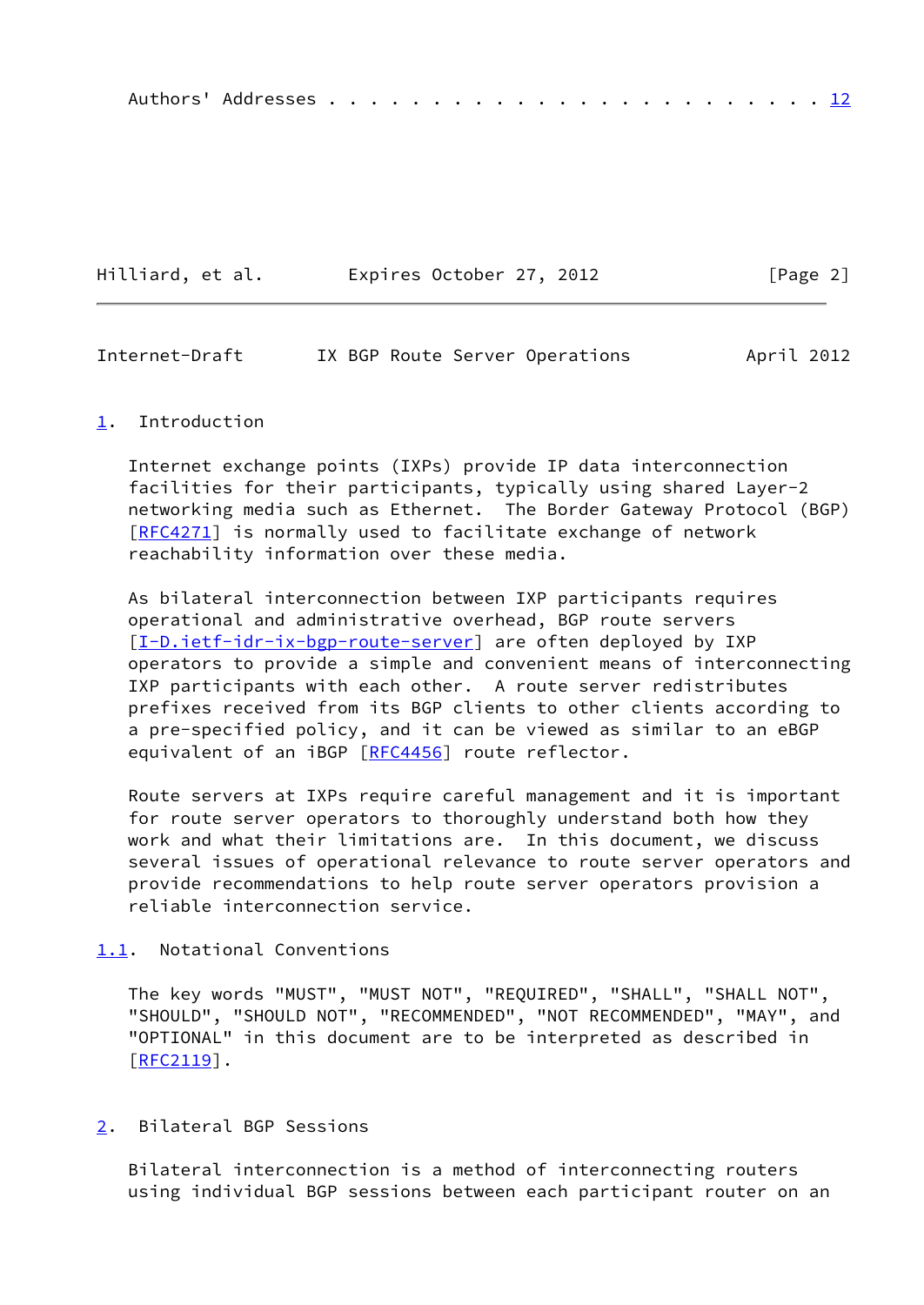IXP, in order to exchange reachability information. If an IXP participant wishes to implement an open interconnection policy - i.e. a policy of interconnecting with as many other IXP participants as possible - it is necessary for the participant to liaise with each of their intended interconnection partners. Interconnection can then be implemented bilaterally by configuring a BGP session on both participants' routers to exchange network reachability information. If each exchange participant interconnects with each other participant, a full mesh of BGP sessions is needed, as shown in Figure 1.

Hilliard, et al. Expires October 27, 2012 [Page 3]

<span id="page-3-0"></span>

Internet-Draft IX BGP Route Server Operations April 2012



Figure 1: Full-Mesh Interconnection at an IXP

 Figure 1 depicts an IXP platform with four connected routers, administered by four separate exchange participants, each of them with a locally unique autonomous system number: AS1, AS2, AS3 and AS4. Each of these four participants wishes to exchange traffic with all other participants; this is accomplished by configuring a full mesh of BGP sessions on each router connected to the exchange, resulting in 6 BGP sessions across the IXP fabric.

 The number of BGP sessions at an exchange has an upper bound of  $n*(n-1)/2$ , where n is the number of routers at the exchange. As many exchanges have large numbers of participating networks, the amount of administrative and operation overhead required to implement an open interconnection scales quadratically. New participants to an IXP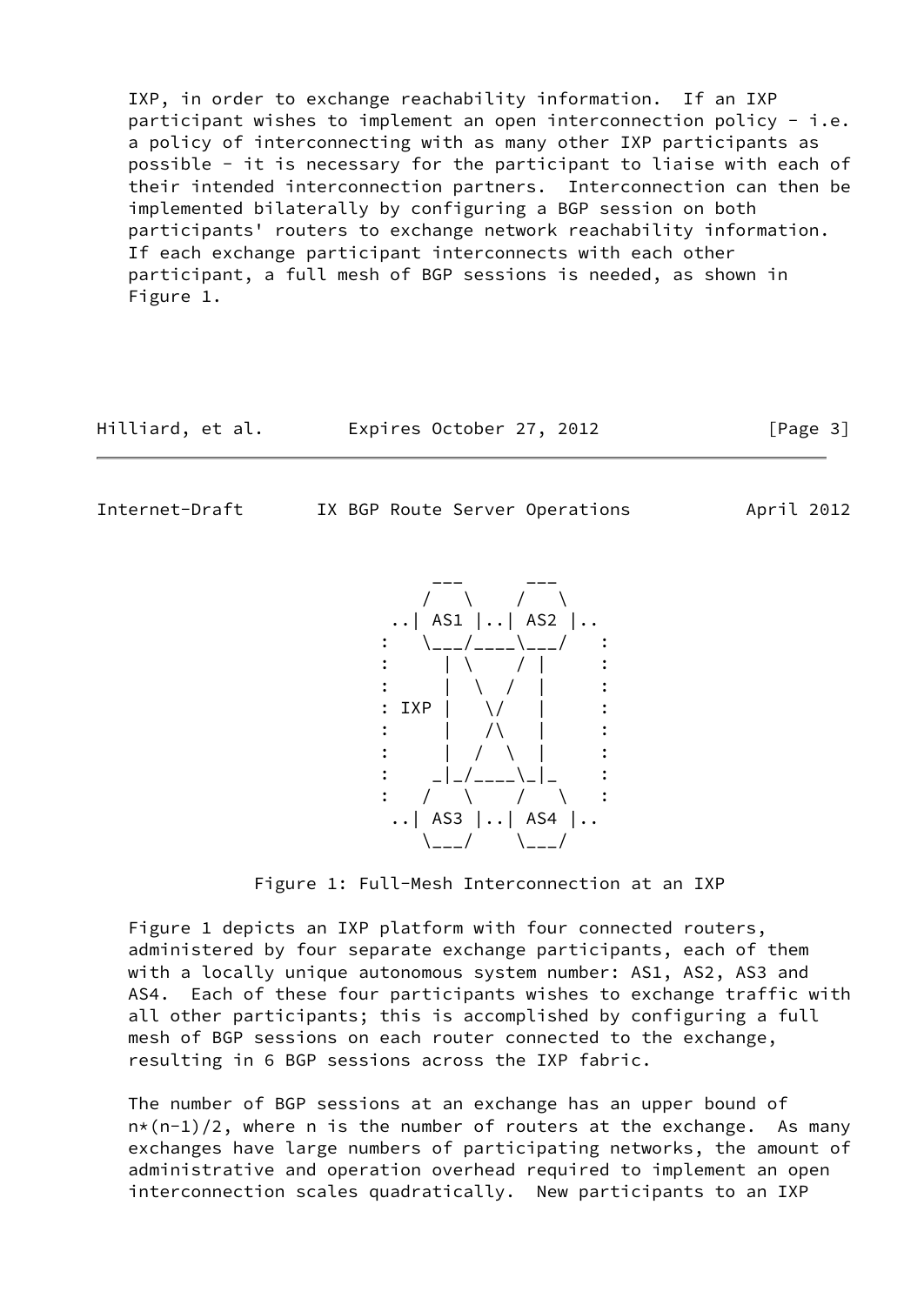require significant initial resourcing in order to gain value from their IXP connection, while existing exchange participants need to commit ongoing resources in order to benefit from interconnecting with these new participants.

## <span id="page-4-0"></span>[3](#page-4-0). Multilateral Interconnection

 Multilateral interconnection is implemented using a route server configured to use BGP to distribute network layer reachability information (NLRI) among all client routers. The route server preserves the BGP NEXT\_HOP attribute from all received NLRI UPDATE messages, and passes these messages with unchanged NEXT HOP to its route server clients, according to its configured routing policy, as described in [\[I-D.ietf-idr-ix-bgp-route-server](#page-11-6)]. Using this method of exchanging NLRI messages, an IXP participant router can receive an aggregated list of prefixes from all other route server clients using a single BGP session to the route server instead of depending on BGP sessions with each other router at the exchange. This reduces the

| Hilliard, et al. | Expires October 27, 2012 |  | [Page 4] |
|------------------|--------------------------|--|----------|
|------------------|--------------------------|--|----------|

<span id="page-4-1"></span>Internet-Draft IX BGP Route Server Operations April 2012

overall number of BGP sessions at an Internet exchange from  $n*(n-1)/2$ to n, where n is the number of routers at the exchange.

 Although a route server uses BGP to exchange reachability information with each of its clients, it does not forward traffic itself and is therefore not a router.

 In practical terms, this allows dense interconnection between IXP participants with low administrative overhead and significantly simpler and smaller router configurations. In particular, new IXP participants benefit from immediate and extensive interconnection, while existing route server participants receive reachability information from these new participants without necessarily having to modify their configurations.

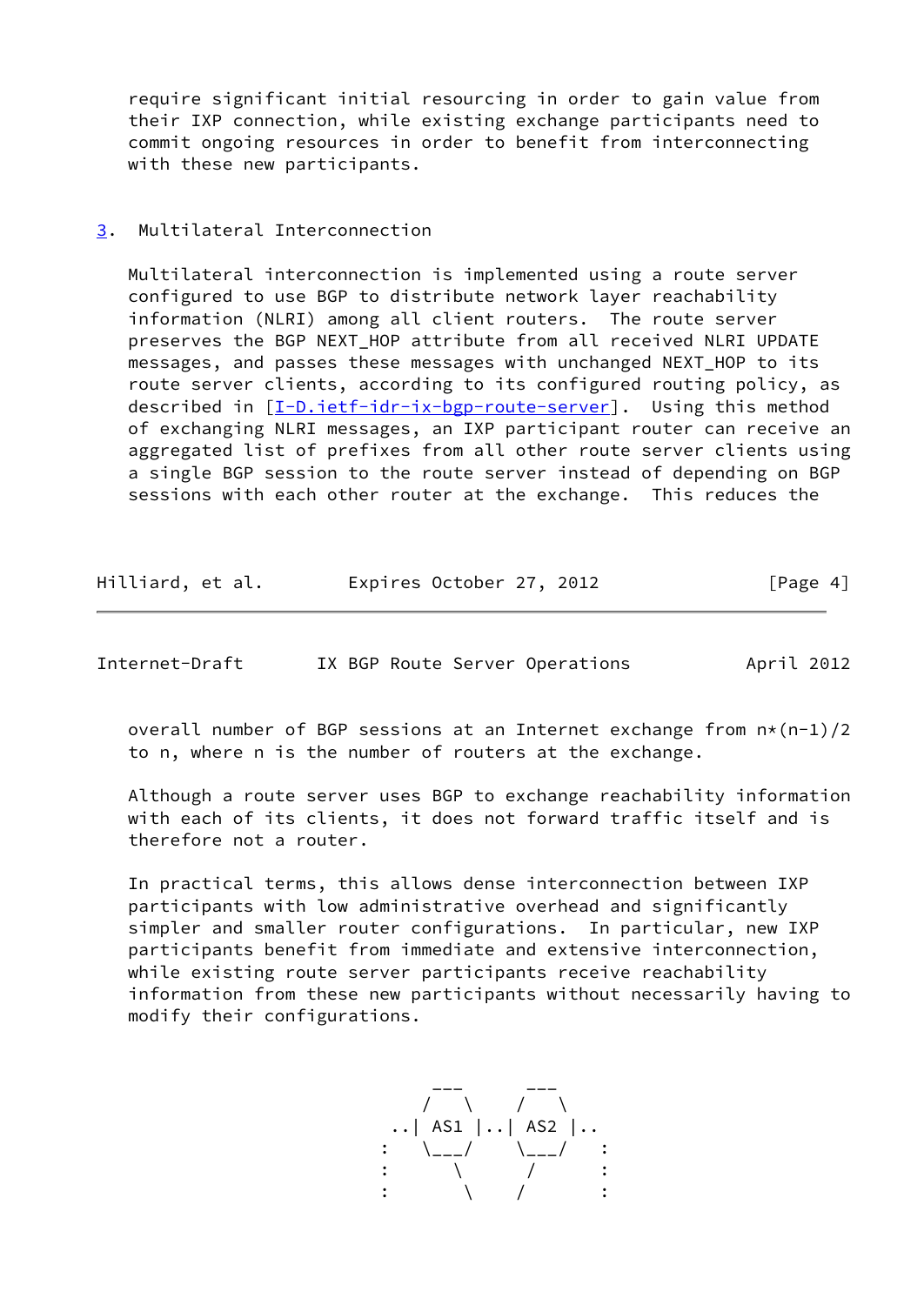

Figure 2: IXP-based Interconnection with Route Server

 As illustrated in Figure 2, each router on the IXP fabric requires only a single BGP session to the route server, from which it can receive reachability information for all other routers on the IXP which also connect to the route server.

<span id="page-5-0"></span>[4](#page-5-0). Operational Considerations for Route Server Installations

<span id="page-5-1"></span>[4.1](#page-5-1). Path Hiding

"Path hiding" is a term used in [\[I-D.ietf-idr-ix-bgp-route-server](#page-11-6)] to describe the process whereby a route server may mask individual paths by applying conflicting routing policies to its Loc-RIB. When this

| Hilliard, et al. | Expires October 27, 2012 | [Page 5] |
|------------------|--------------------------|----------|
|                  |                          |          |

<span id="page-5-3"></span>Internet-Draft IX BGP Route Server Operations April 2012

 happens, route server clients receive incomplete information from the route server about network reachability.

 There are several approaches which may be used to mitigate against the effect of path hiding; these are described in [\[I-D.ietf-idr-ix-bgp-route-server](#page-11-6)]. However, the only method which does not require explicit support from the route server client is for the route server itself to maintain a individual Loc-RIB for each client which is the subject of conflicting routing policies.

<span id="page-5-2"></span>[4.2](#page-5-2). Route Server Scaling

 While deployment of multiple Loc-RIBs on the route server presents a simple way to avoid the path hiding problem noted in Section  $4.1$ , this approach requires significantly more computing resources on the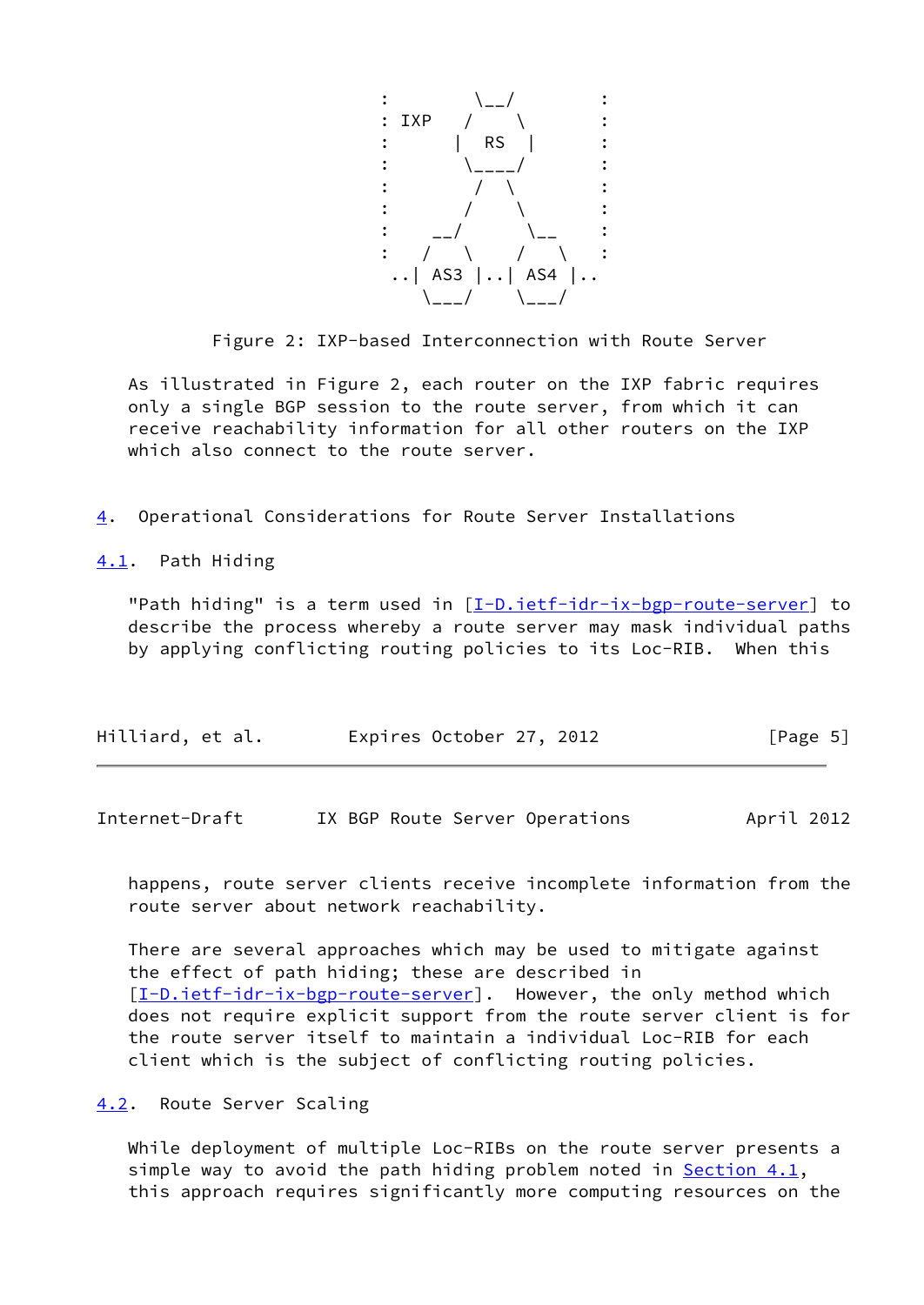route server than where a single Loc-RIB is deployed for all clients. As the [\[RFC4271](https://datatracker.ietf.org/doc/pdf/rfc4271)] BGP decision process must be applied to all Loc-RIBs deployed on the route server, both CPU and memory requirements on the host computer scale approximately according to  $O(P * N)$ , where P is the total number of unique paths received by the route server and N is the number of route server clients which require a unique Loc-RIB. As this is a super-linear scaling relationship, large route servers may derive benefit from deploying per-client Loc-RIBs only where they are required.

 Regardless of any Loc-RIB optimization technique is implemented, the route server's control plane bandwidth requirements will scale according to  $O(P \times N)$ , where P is the total number of unique paths received by the route server and N is the total number of route server clients. In the case where P\_avg (the arithmetic mean number of unique paths received per route server client) remains roughly constant even as the number of connected clients increases, this relationship can be rewritten as  $O((P_avg * N) * N)$  or  $O(N^2)$ . This quadratic upper bound on the network traffic requirements indicates that the route server model will not scale to arbitrarily large sizes.

 This scaling analysis presents problems in three key areas: route processor CPU overhead associated with BGP decision process calculations, the memory requirements for handling many different BGP path entries, and the network traffic bandwidth required to distribute these prefixes from the route server to each route server client.

<span id="page-6-0"></span>[4.2.1](#page-6-0). Tackling Scaling Issues

 The network traffic scaling issue presents significant difficulties with no clear solution - ultimately, each client must receive a

| Hilliard, et al. |  | Expires October 27, 2012 |  | [Page 6] |  |
|------------------|--|--------------------------|--|----------|--|
|                  |  |                          |  |          |  |

<span id="page-6-2"></span>Internet-Draft IX BGP Route Server Operations April 2012

 UPDATE for each unique prefix received by the route server. However, there are several potential methods for dealing with the CPU and memory resource requirements of route servers.

<span id="page-6-1"></span>[4.2.1.1](#page-6-1). View Merging and Decomposition

View merging and decomposition, outlined in [\[RS-ARCH](#page-12-2)], describes a method of optimising memory and CPU requirements where multiple route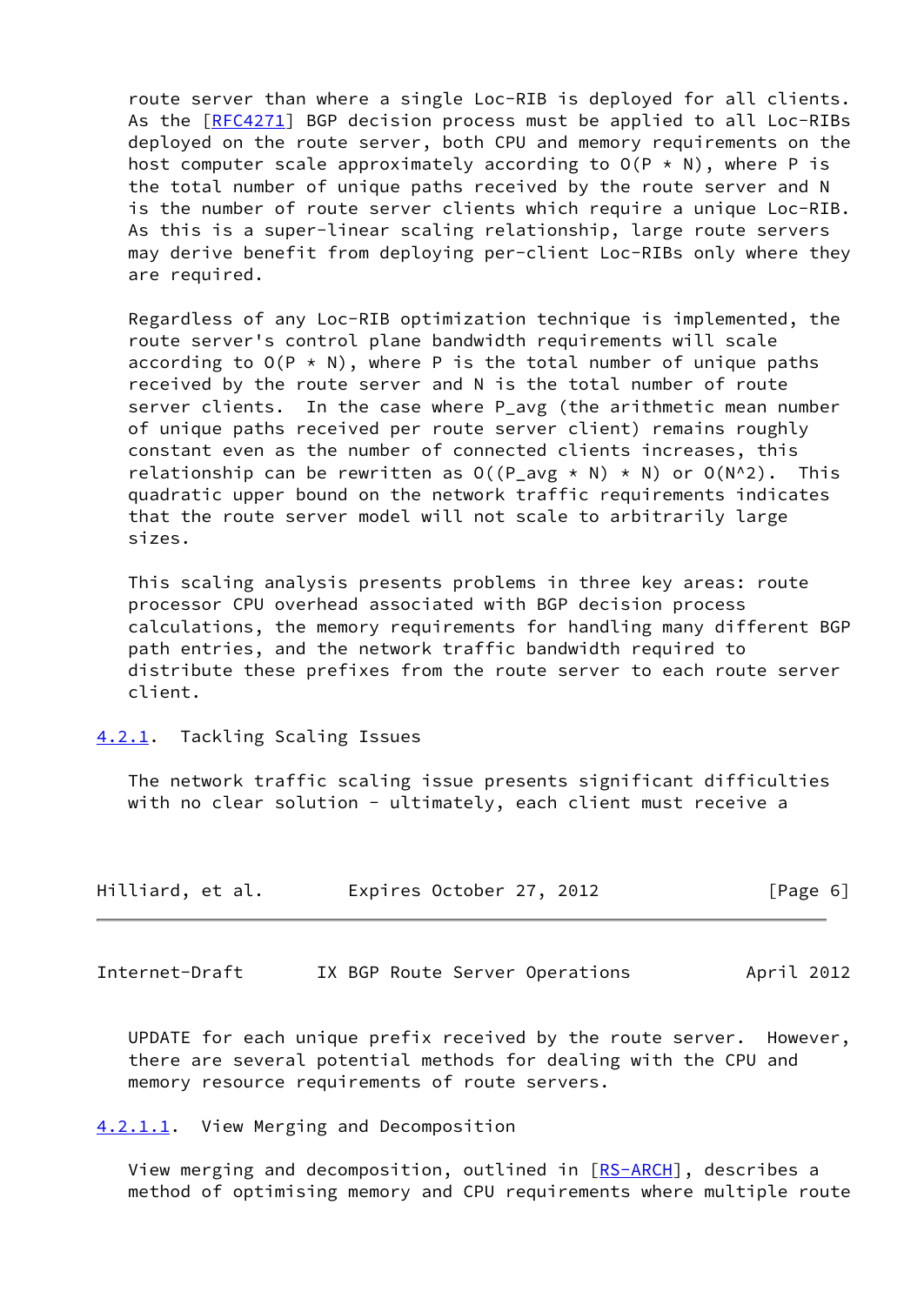server clients are subject to exactly the same routing policies. In this situation, the multiple Loc-RIB views required by each client are merged into a single view.

 There are several variations of this approach. If the route server operator has prior knowledge of interconnection relationships between route server clients, then the operator may configure separate Loc- RIBs only for route server clients with unique outbound routing policies. As this approach requires prior knowledge of interconnection relationships, the route server operator must depend on each client sharing their interconnection policies, either in a internal provisioning database controlled by the operator, or else in an external data store such as an Internet Routing Registry Database.

 Conversely, the route server implementation itself may implement internal view decomposition by creating virtual Loc-RIBs based on a single in-memory master Loc-RIB, with delta differences for each prefix subject to different routing policies. This allows a more granular and flexible approach to the problem of Loc-RIB scaling, at the expense of requiring a more complex in-memory Loc-RIB structure.

 Whatever method of view merging and decomposition is chosen on a route server, pathological edge cases can be created whereby they will scale no better than fully non-optimised per-client Loc-RIBs. However, as most route server clients connect to a route server for the purposes of reducing overhead, rather than implementing complex per-client routing policies, edge cases tend not to arise in practice.

<span id="page-7-0"></span>[4.2.1.2](#page-7-0). Destination Splitting

 Destination splitting, also described in [\[RS-ARCH](#page-12-2)], describes a method for route server clients to connect to multiple route servers and to send non-overlapping sets of prefixes to each route server. As each route server computes the best path for its own set of prefixes, the quadratic scaling requirement operates on multiple smaller sets of prefixes. This reduces the overall computational and memory requirements for managing multiple Loc-RIBs and performing the best-path calculation on each. In order for this method to perform well, destination splitting would require significant co-ordination

Hilliard, et al. **Expires October 27, 2012** [Page 7]

<span id="page-7-1"></span>Internet-Draft IX BGP Route Server Operations April 2012

between the route server operator and each route server client. In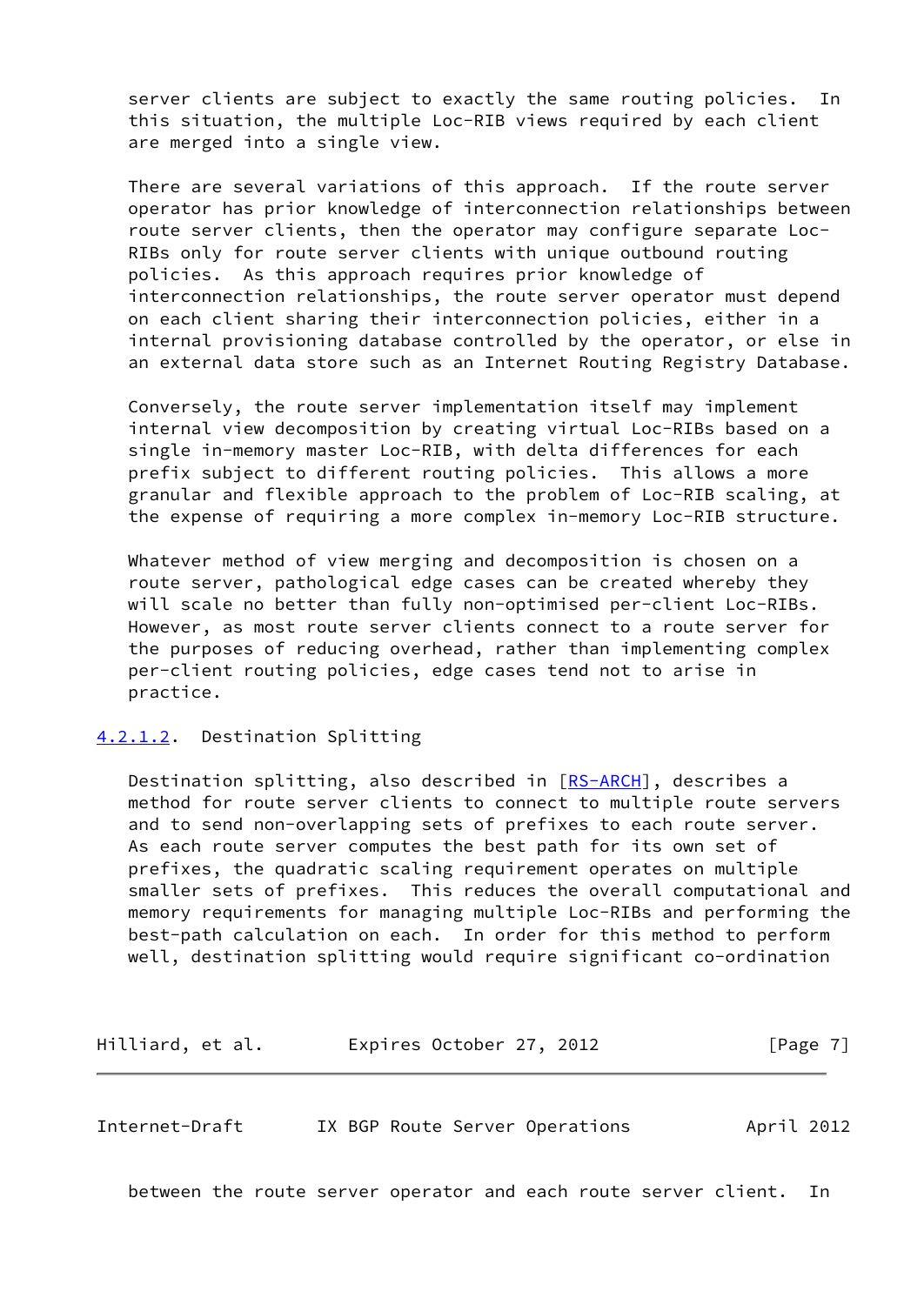practice, this level of close co-ordination between IXP operators and their participants tends not to occur, suggesting that the approach is unlikely to be of any real use on production IXPs.

### <span id="page-8-0"></span>[4.2.1.3](#page-8-0). NEXT\_HOP Resolution

 As route servers are usually deployed at IXPs which use flat layer 2 networks, recursive resolution of the NEXT\_HOP attribute is generally not required, and can be replaced by a simple check to ensure that the NEXT\_HOP value for each prefix is a network address on the IXP LAN's IP address range.

## <span id="page-8-1"></span>[4.3](#page-8-1). Prefix Leakage Mitigation

 Prefix leakage occurs when a BGP client unintentionally distributes NLRI UPDATE messages to one or more neighboring BGP routers. Prefix leakage of this form to a route server can cause serious connectivity problems at an IXP if each route server client is configured to accept all prefix UPDATE messages from the route server. It is therefore RECOMMENDED when deploying route servers that, due to the potential for collateral damage caused by NLRI leakage, route server operators deploy prefix leakage mitigation measures in order to prevent unintentional prefix announcements or else limit the scale of any such leak. Although not foolproof, per-client inbound prefix limits can restrict the damage caused by prefix leakage in many cases. Per-client inbound prefix filtering on the route server is a more deterministic and usually more reliable means of preventing prefix leakage, but requires more administrative resources to maintain properly.

 If a route server operator implements per-client inbound prefix filtering, then it is RECOMMENDED that the operator also builds in mechanisms to automatically compare the Adj-RIB-In received from each client with the inbound prefix lists configured for those clients. Naturally, it is the responsibility of the route server client to ensure that their stated prefix list is compatible with what they announce to an IXP route server. However, many network operators do not carefully manage their published routing policies and it is not uncommon to see significant variation between the two sets of prefixes. Route server operator visibility into this discrepancy can provide significant advantages to both operator and client.

### <span id="page-8-2"></span>[4.4](#page-8-2). Route Server Redundancy

 As the purpose of an IXP route server implementation is to provide a reliable reachability brokerage service, it is RECOMMENDED that exchange operators who implement route server systems provision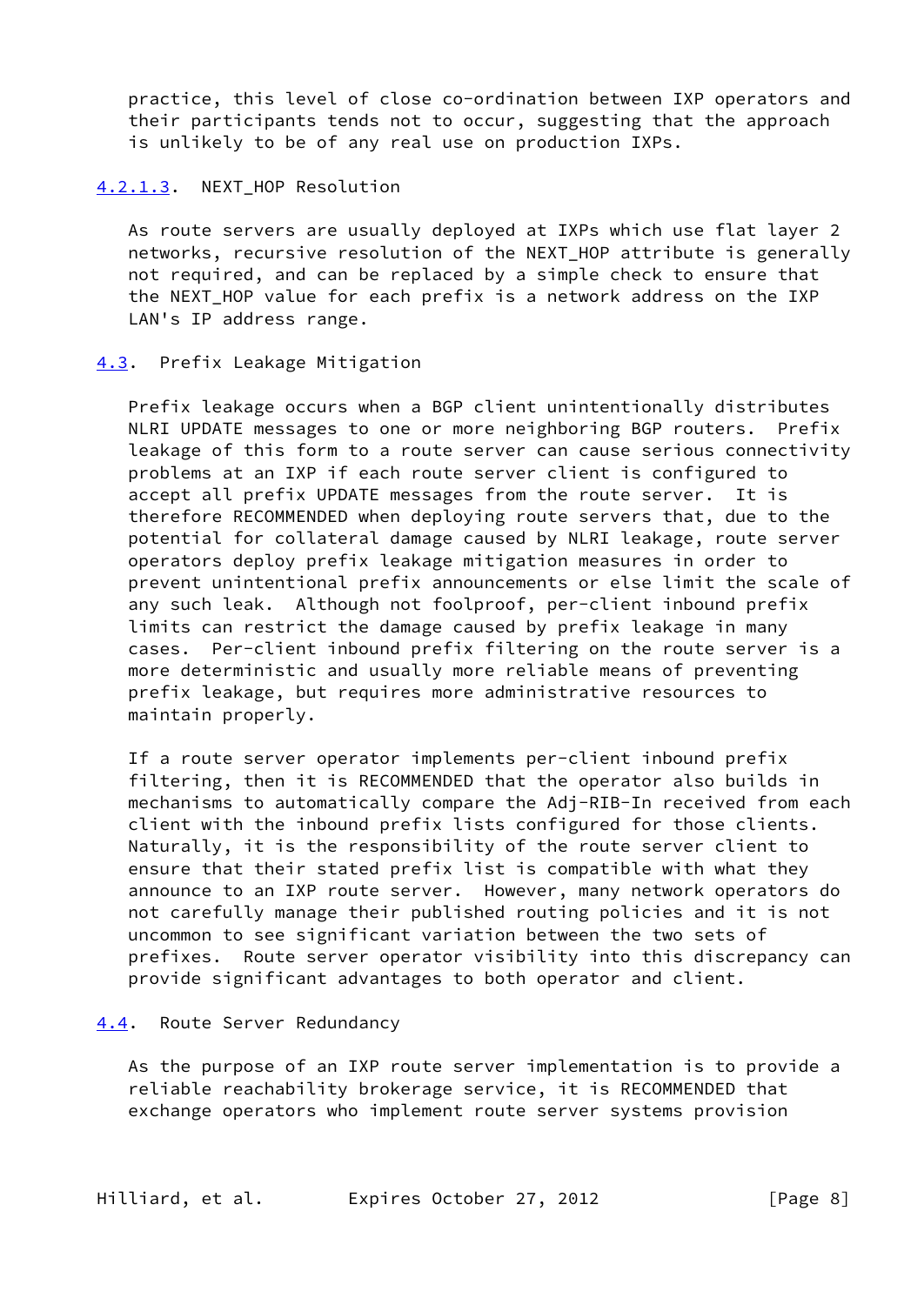<span id="page-9-1"></span> multiple route servers on each shared Layer-2 domain. There is no requirement to use the same BGP implementation or operating system for each route server on the IXP fabric; however, it is RECOMMENDED that where an operator provisions more than a single server on the same shared Layer-2 domain, each route server implementation be configured equivalently and in such a manner that the path reachability information from each system is identical.

## <span id="page-9-0"></span>[4.5](#page-9-0). AS PATH Consistency Check

 [RFC4271] requires that every BGP speaker which advertises a route to another external BGP speaker prepends its own AS number as the last element of the AS\_PATH sequence. Therefore the leftmost AS in an AS\_PATH attribute should be equal to the autonomous system number of the BGP speaker which sent the UPDATE message.

As  $[I-D.ietf-idr-ix-bgp-route-server]$  $[I-D.ietf-idr-ix-bgp-route-server]$  suggests that route servers should not modify the AS PATH attribute, a consistency check on the AS PATH of an UPDATE received by a route server client would normally fail. It is therefore RECOMMENDED that route server clients disable the AS PATH consistency check towards the route server.

### <span id="page-9-2"></span>[4.6](#page-9-2). Export Routing Policies

 Policy filtering is commonly implemented on route servers to provide prefix distribution control mechanisms for route server clients. A route server "export" policy is a policy which affects prefixes sent from the route server to a route server client. Several different strategies are commonly used for implementing route server export policies.

# <span id="page-9-3"></span>[4.6.1](#page-9-3). BGP Communities

Prefixes sent to the route server are tagged with specific [[RFC1997\]](https://datatracker.ietf.org/doc/pdf/rfc1997) or [[RFC4360\]](https://datatracker.ietf.org/doc/pdf/rfc4360) BGP community attributes, based on pre-defined values agreed between the operator and all client. Based on these community tags, prefixes may be propagated to all other clients, a subset of clients, or none. This mechanism allows route server clients to instruct the route server to implement per-client export routing policies.

 As both standard and extended BGP communities values are restricted to 6 octets, the route server operator should take care to ensure that the predefined BGP community values mechanism used on their route server is compatible with [\[RFC4893](https://datatracker.ietf.org/doc/pdf/rfc4893)] 4-octet autonomous system numbers.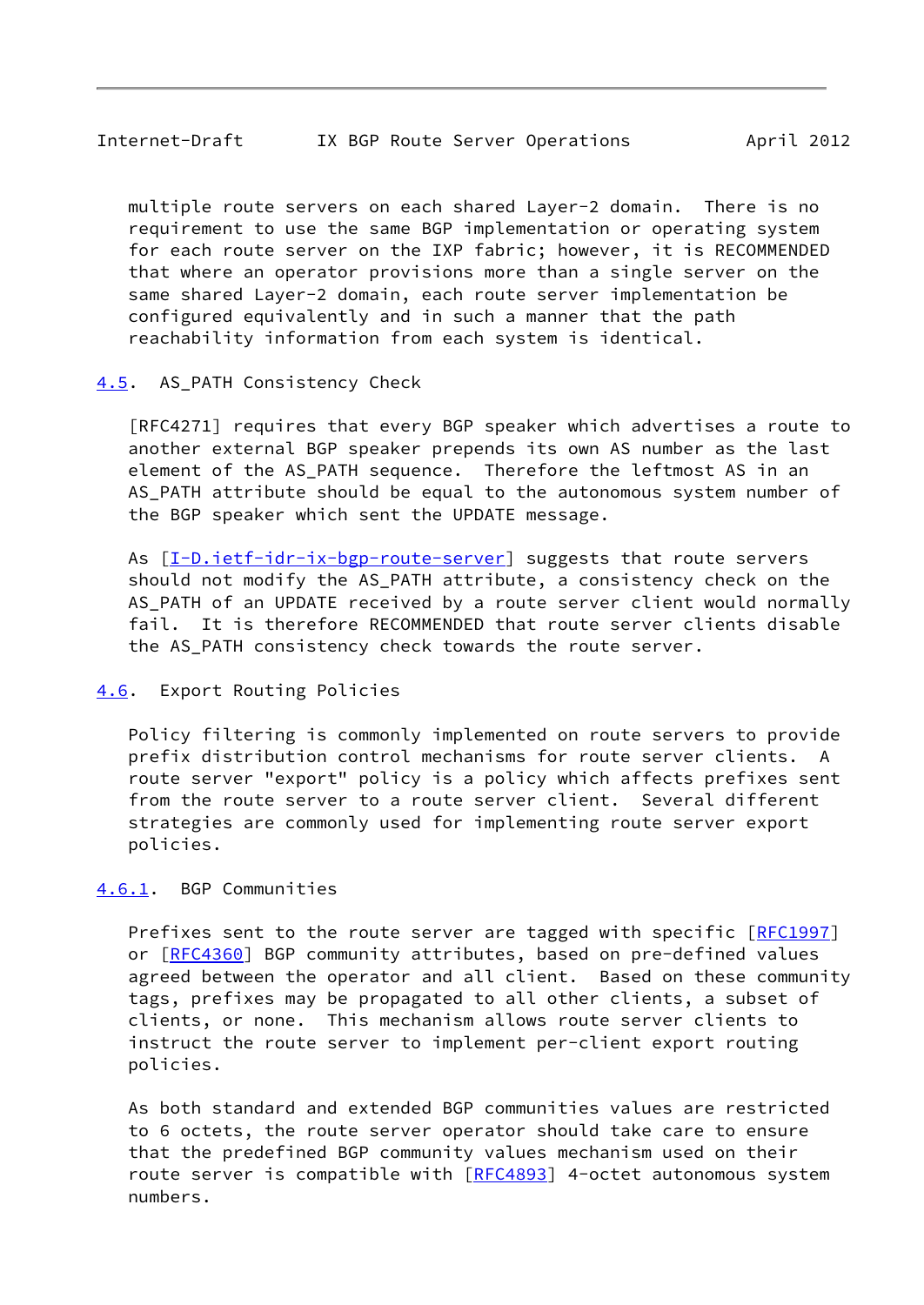### <span id="page-10-1"></span>Internet-Draft IX BGP Route Server Operations April 2012

### <span id="page-10-0"></span>[4.6.2](#page-10-0). Internet Routing Registry

 Internet Routing Registry databases (IRRDBs) may be used by route server operators to implement construct per-client routing policies. [\[RFC2622](https://datatracker.ietf.org/doc/pdf/rfc2622)] Routing Policy Specification Language (RPSL) provides an comprehensive grammar for describing interconnection relationships, and several toolsets exist which can be used to translate RPSL policy description into route server configurations.

# <span id="page-10-2"></span>[4.6.3](#page-10-2). Client-accessible Databases

 Should the route server operator not wish to use either BGP community tags or the public IRRDBs for implementing client export policies, they may implement their own routing policy database system for managing their clients' requirements. A database of this form SHOULD allow a route server client operator to update their routing policy and provide a mechanism for allowing the client to specify whether they wish to exchange all their prefixes with any other route server client. Optionally, the implementation may allow a client to specify unique routing policies for individual prefixes over which they have routing policy control.

### <span id="page-10-3"></span>[4.7](#page-10-3). Layer 2 Reachability Problems

 Layer 2 reachability problems on an IXP can cause serious operational problems for IXP participants which depend on route servers for interconnection. Ethernet switch forwarding bugs have occasionally been observed to cause non-commutative reachability. For example, given a route server and two IXP participants, A and B, if the two participants can reach the route server but cannot reach each other, then traffic between the participants may be dropped until such time as the layer 2 forwarding problem is resolved. This situation does not tend to occur in bilateral interconnection arrangements, as the routing control path between the two hosts is usually (but not always, due to IXP inter-switch connectivity load balancing algorithms) the same as the data path between them.

Problems of this form can be dealt with using [[RFC5881](https://datatracker.ietf.org/doc/pdf/rfc5881)] bidirectional forwarding detection. However, as this is a bilateral protocol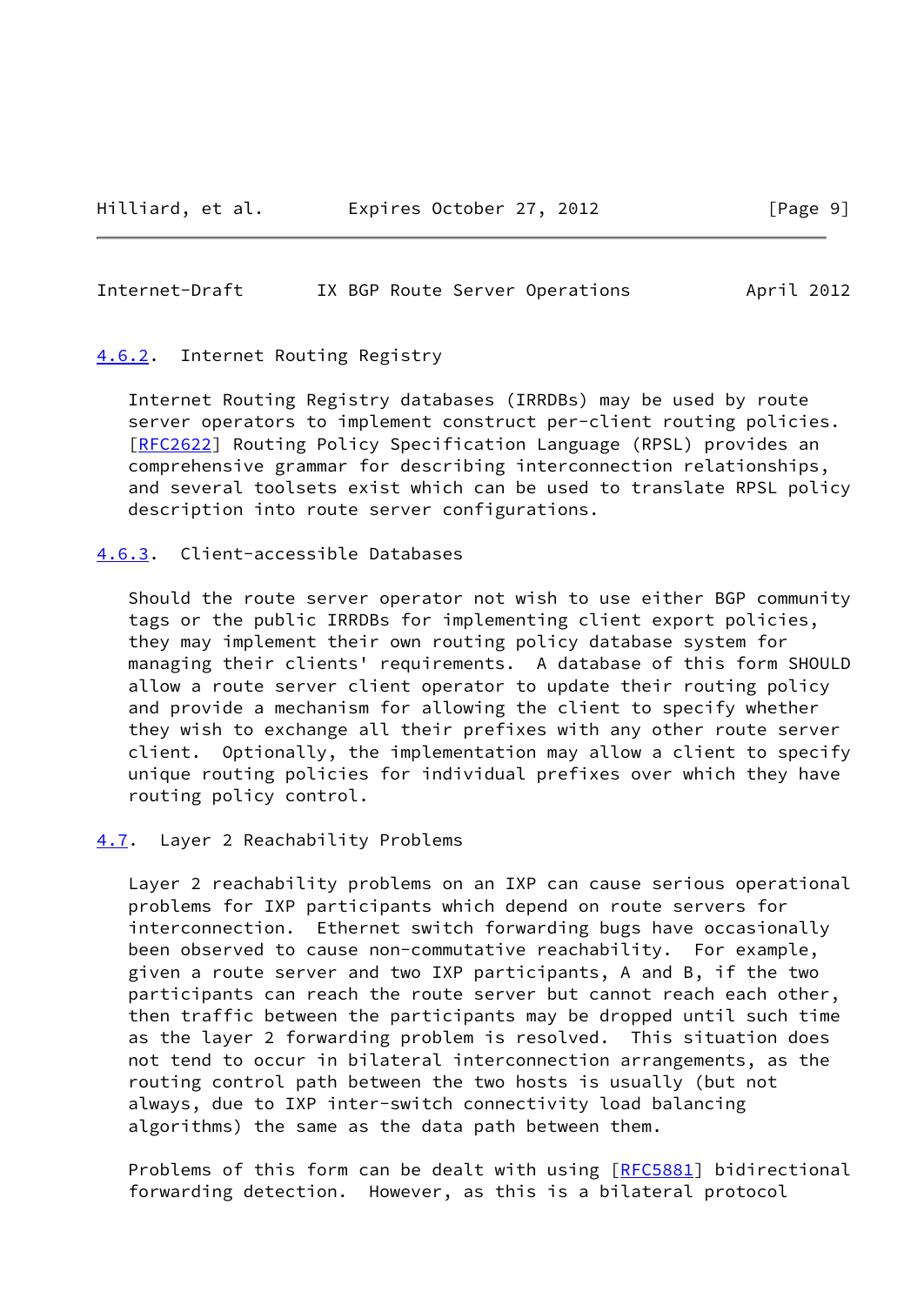configured between routers, and as there is currently no means for automatic configuration of BFD between route server clients, BFD does not currently provide an optimal means of handling the problem.

<span id="page-11-0"></span>[5](#page-11-0). Security Considerations

 On route server installations which do not employ path hiding mitigation techniques, the path hiding problem outlined in section

| Hilliard, et al. | Expires October 27, 2012 |  | [Page 10] |
|------------------|--------------------------|--|-----------|
|------------------|--------------------------|--|-----------|

<span id="page-11-2"></span>Internet-Draft IX BGP Route Server Operations April 2012

 [Section 4.1](#page-5-1) can be used in certain circumstances to proactively block third party prefix announcements from other route server clients.

<span id="page-11-1"></span>[6](#page-11-1). IANA Considerations

There are no IANA considerations.

<span id="page-11-3"></span>[7](#page-11-3). Acknowledgments

 The authors would like to thank Chris Hall, Ryan Bickhart and Steven Bakker for their valuable input.

 In addition, the authors would like to acknowledge the developers of BIRD, OpenBGPD and Quagga, whose open source BGP implementations include route server capabilities which are compliant with this document.

- <span id="page-11-4"></span>[8](#page-11-4). References
- <span id="page-11-6"></span><span id="page-11-5"></span>[8.1](#page-11-5). Normative References
	- [I-D.ietf-idr-ix-bgp-route-server] Jasinska, E., Hilliard, N., Raszuk, R., and N. Bakker, "Internet Exchange Route Server", [draft-ietf-idr-ix-bgp-route-server-00](https://datatracker.ietf.org/doc/pdf/draft-ietf-idr-ix-bgp-route-server-00) (work in progress), March 2012.
	- [RFC2119] Bradner, S., "Key words for use in RFCs to Indicate Requirement Levels", [BCP 14](https://datatracker.ietf.org/doc/pdf/bcp14), [RFC 2119](https://datatracker.ietf.org/doc/pdf/rfc2119), March 1997.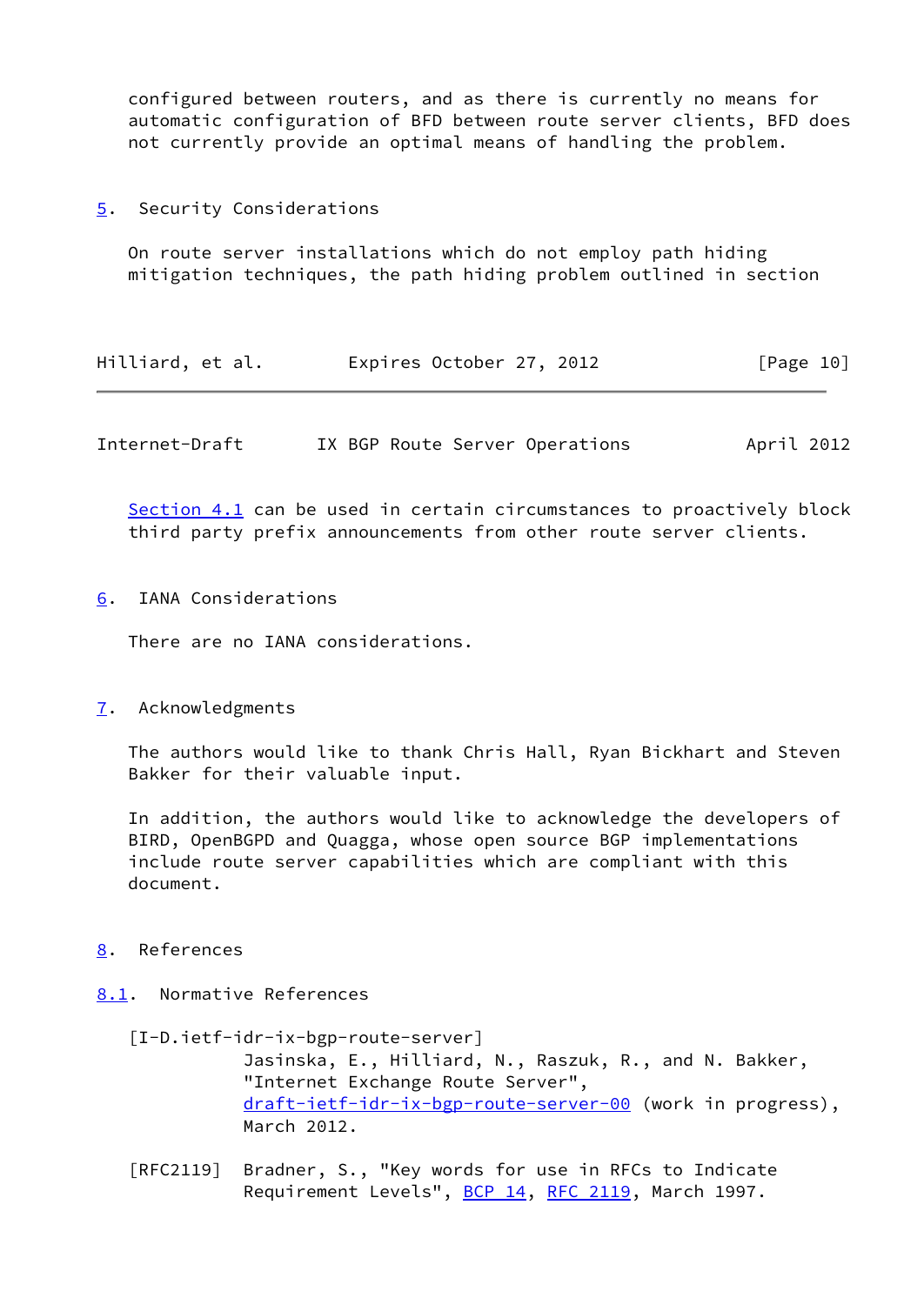### <span id="page-12-0"></span>[8.2](#page-12-0). Informative References

- [RFC1997] Chandrasekeran, R., Traina, P., and T. Li, "BGP Communities Attribute", [RFC 1997,](https://datatracker.ietf.org/doc/pdf/rfc1997) August 1996.
- [RFC2622] Alaettinoglu, C., Villamizar, C., Gerich, E., Kessens, D., Meyer, D., Bates, T., Karrenberg, D., and M. Terpstra, "Routing Policy Specification Language (RPSL)", [RFC 2622,](https://datatracker.ietf.org/doc/pdf/rfc2622) June 1999.
- [RFC4271] Rekhter, Y., Li, T., and S. Hares, "A Border Gateway Protocol 4 (BGP-4)", [RFC 4271](https://datatracker.ietf.org/doc/pdf/rfc4271), January 2006.
- [RFC4360] Sangli, S., Tappan, D., and Y. Rekhter, "BGP Extended Communities Attribute", [RFC 4360,](https://datatracker.ietf.org/doc/pdf/rfc4360) February 2006.

| Hilliard, et al. | Expires October 27, 2012 | [Page 11] |
|------------------|--------------------------|-----------|
|------------------|--------------------------|-----------|

- <span id="page-12-1"></span>Internet-Draft IX BGP Route Server Operations April 2012
	- [RFC4456] Bates, T., Chen, E., and R. Chandra, "BGP Route Reflection: An Alternative to Full Mesh Internal BGP (IBGP)", [RFC 4456,](https://datatracker.ietf.org/doc/pdf/rfc4456) April 2006.
	- [RFC4893] Vohra, Q. and E. Chen, "BGP Support for Four-octet AS Number Space", [RFC 4893](https://datatracker.ietf.org/doc/pdf/rfc4893), May 2007.
	- [RFC5226] Narten, T. and H. Alvestrand, "Guidelines for Writing an IANA Considerations Section in RFCs", [BCP 26](https://datatracker.ietf.org/doc/pdf/bcp26), [RFC 5226](https://datatracker.ietf.org/doc/pdf/rfc5226), May 2008.
	- [RFC5881] Katz, D. and D. Ward, "Bidirectional Forwarding Detection (BFD) for IPv4 and IPv6 (Single Hop)", [RFC 5881](https://datatracker.ietf.org/doc/pdf/rfc5881), June 2010.
	- [RS-ARCH] Govindan, R., Alaettinoglu, C., Varadhan, K., and D. Estrin, "A Route Server Architecture for Inter-Domain Routing", 1995, <[http://www.cs.usc.edu/research/95-603.ps.Z>](http://www.cs.usc.edu/research/95-603.ps.Z).

<span id="page-12-2"></span>Authors' Addresses

 Nick Hilliard INEX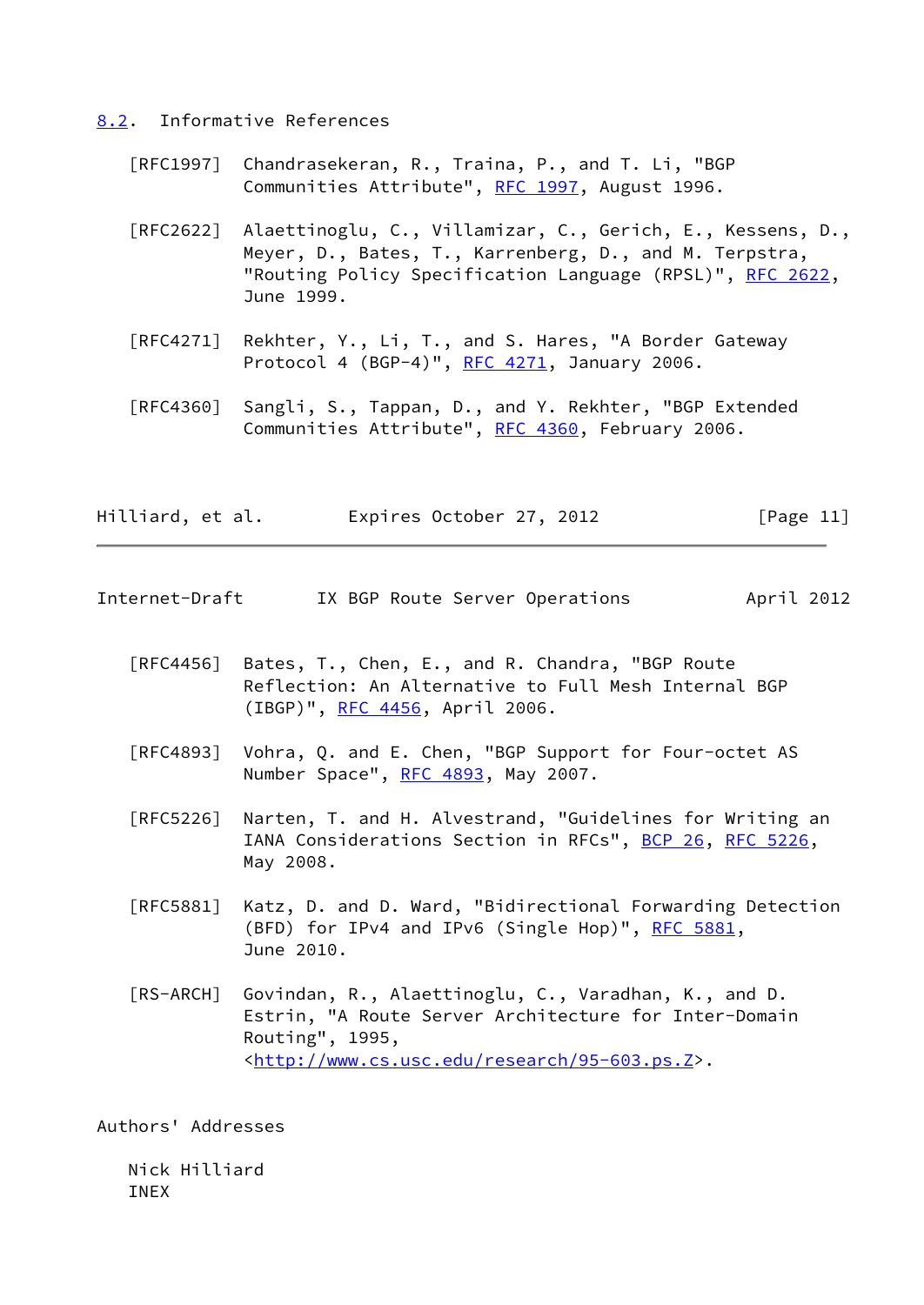4027 Kingswood Road Dublin 24 IE Email: nick@inex.ie Elisa Jasinska Limelight Networks 222 South Mill Avenue Tempe, AZ 85281 US Email: elisa@llnw.com Hilliard, et al. **Expires October 27, 2012** [Page 12] Internet-Draft IX BGP Route Server Operations April 2012 Robert Raszuk NTT MCL Inc. 101 S Ellsworth Avenue Suite 350 San Mateo, CA 94401

 US Email: robert@raszuk.net Niels Bakker AMS-IX B.V. Westeinde 12 Amsterdam, NH 1017 ZN NL Email: niels.bakker@ams-ix.net